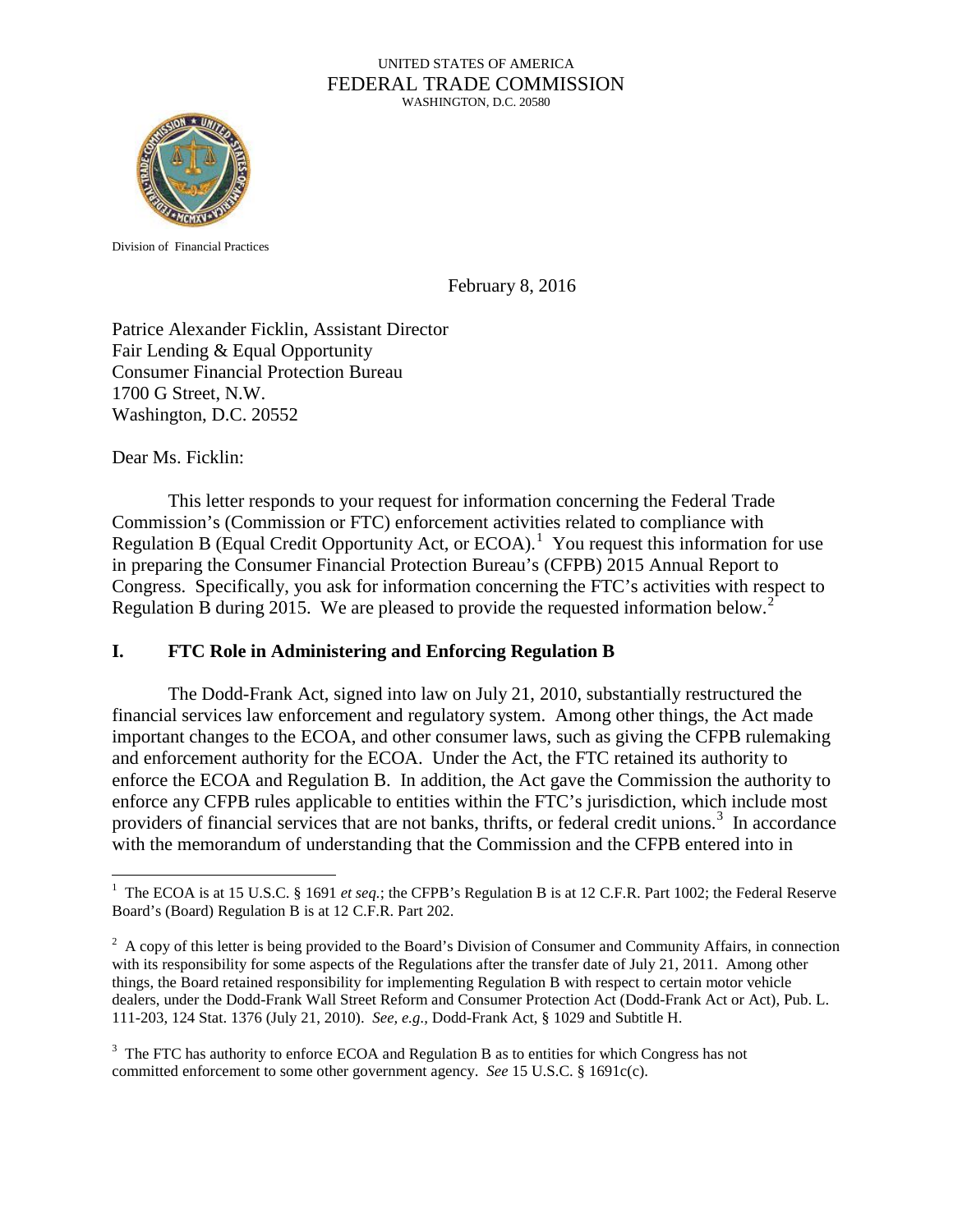January 2012 and reauthorized in 2015, and consistent with the Dodd-Frank Act, the Commission has been coordinating certain law enforcement, rulemaking, and other activities with the CFPB. $<sup>4</sup>$  $<sup>4</sup>$  $<sup>4</sup>$ </sup>

# **II. Regulation B (ECOA)**

In 2015, the FTC engaged in research and policy development related to the ECOA. Further, the Commission provided the public with numerous business and consumer education materials to promote business compliance with the law and to help consumers protect themselves from noncompliant businesses. This letter provides information regarding some of the FTC's research and policy development and educational initiatives.<sup>[5](#page-1-1)</sup>

# **A. Fair Lending: Research and Policy Development**

In 2015, the FTC and the NAACP of Georgia hosted a conference on "Obstacles to Economic Opportunity," examining the frauds affecting the African American community. The conference brought together legal service attorneys; community leaders; federal, local and state officials; and consumer advocates from Georgia, to build relationships and explore ways the FTC and the NAACP can better collaborate and share information and resources to best serve the African American community. Participants discussed some of the key consumer issues affecting the African American community, including credit scams, short-term loan scams, income and employment scams, and auto buying.<sup>[6](#page-1-2)</sup> Among other things, some conference participants provided information about auto loan fraud, and about the denial of mortgages to African Americans at a higher rate than other groups.<sup>[7](#page-1-3)</sup>

<span id="page-1-0"></span> $\frac{1}{4}$  *See* FTC, Press Releases, *Federal Trade Commission, Consumer Financial Protection Bureau Pledge to Work Together to Protect Consumers*, Jan. 23, 2012, *available at* https://www.ftc.gov/opa/2012/01/ftccfpb.shtm, and *FTC, CFPB Reauthorize Memorandum of Understanding*, Mar. 12, 2015, *available* at https://www.ftc.gov/newsevents/press-releases/2015/03/ftc-cfpb-reauthorize-memorandum-understanding; *see also* Dodd-Frank Act, § 1024.

<span id="page-1-1"></span><sup>&</sup>lt;sup>5</sup> Your letter also asks for specific data regarding compliance examinations, including the extent of compliance, number of entities examined, and compliance challenges experienced by entities subject to the FTC's jurisdiction. The Commission does not conduct compliance examinations or collect compliance-related data concerning the nonbank entities within its jurisdiction. As a result, this letter does not provide this information.

<span id="page-1-2"></span><sup>6</sup> *See Obstacles to Economic Opportunity: A Joint Conference of the FTC and the NAACP Examining Frauds that Affect the African American Community* (May 19, 2015), *available at* [https://www.ftc.gov/news-events/events](https://www.ftc.gov/news-events/events-calendar/2015/05/obstacles-economic-opportunity-joint-conference-ftc-naacp)[calendar/2015/05/obstacles-economic-opportunity-joint-conference-ftc-naacp.](https://www.ftc.gov/news-events/events-calendar/2015/05/obstacles-economic-opportunity-joint-conference-ftc-naacp) The conference also invited consumers from communities to participate at an informal gathering in the evening. *See Scam Jam: An Evening to Empower Georgia Consumers* (May 19, 2015), *available at* https://www.ftc.gov/news-events/eventscalendar/2015/05/scam-jam-evening-empower-georgia-consumers.

<span id="page-1-3"></span><sup>7</sup> *See infra* note 13, Cindy Liebes, *The 411 on fraud in the 404*, FTC BUREAU OF CONSUMER PROTECTION BLOG (June 4, 2015), *available at* https://www.consumer.ftc.gov/blog/411-fraud-404.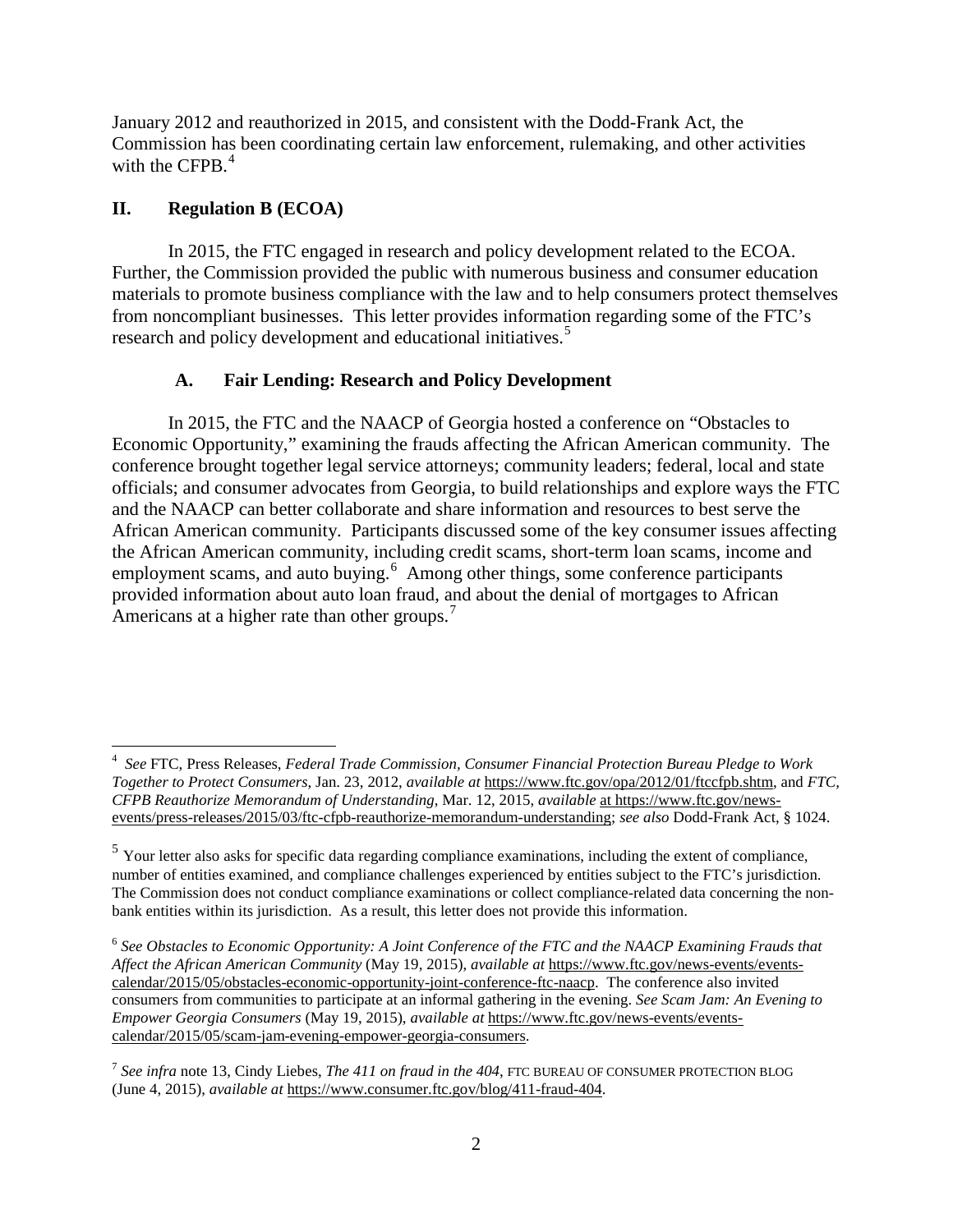The FTC also hosted a public workshop to explore the growing use of online lead generation in various industries, including lending and education.[8](#page-2-0) Lead generation is the practice of identifying or cultivating consumer interest in a product or service, and selling this information to third parties. The workshop brought together a variety of stakeholders, including industry representatives, consumer advocates, and government regulators. The participants explored consumer protection issues raised by the practices of the lead generation industry, and what consumers and businesses should know and do to address them, including how online lead generation works, why types of lead generation conduct may be unlawful under the FTC Act's prohibition against unfair or deceptive practices, best practices for entities, and how consumers can avoid unlawful conduct. Among other things, some panelists discussed that when firms can and do sell information, they collect more information, deny more applicants, and mortgage denial rates increase; however, consumers who qualify for mortgages benefit from lower rates.<sup>[9](#page-2-1)</sup> Others noted that the applications used by lead generators incorporate zip code, marital status, sex, and gender — which are factors in the ECOA when credit is involved — and they considered whether a policy gap exists, and whether lead generators may be using proxies for these factors in marketing transactions to avoid ECOA.<sup>[10](#page-2-2)</sup>

In addition, the Commission announced that it is seeking public comment on a proposed survey of consumers to learn about their experiences in buying and financing automobiles at dealerships, and published a Federal Register Notice on the matter.<sup>[11](#page-2-3)</sup> Comments that are received will be posted on the Commission's website, and considered before the Commission seeks clearance for the survey from the Office of Management and Budget, as required by the Paperwork Reduction Act. In its release, the Commission noted it had brought more than 25 cases in the auto purchase and financing area since 2011, including those in a federal-state effort that yielded more than 200 actions for fraud, deception, and other illegal practices. The survey will include consumer interviews on topics such as: the consumer's experience in shopping for and choosing an automobile; the process of agreeing to a price for the automobile; the process of trading in the consumer's old automobile; the consumer's experience in obtaining financing; additional products or services the dealer may have offered; contacts between the consumer and

<span id="page-2-0"></span> <sup>8</sup> *See Follow the Lead: An FTC Workshop on Lead Generation* ("*Follow the Lead Workshop*")*,* (Oct. 30, 2015), *available at* https://www.ftc.gov/news-events/events-calendar/2015/10/follow-lead-ftc-workshop-lead-generation. A webcast and transcript of the workshop are available at that site.

<span id="page-2-1"></span><sup>9</sup> *See* Remarks of Paul McConville, Chief Revenue Office at LeadiD, *available at*  https://www.ftc.gov/system/files/documents/videos/follow-lead-ftc-workshop-lead-generation-part-1/ftc\_lead\_generation\_workshop\_-\_transcript\_segment\_1.pdf. *Id*.

<span id="page-2-2"></span><sup>10</sup> *See* Remarks of Pam Dixon, Exec. Dir., World Privacy Forum, *available at id,* and Remarks of Ed Mierzwinski, Consumer Program Dir., U.S. PIRG (Public Interest Research Group) (The Federation of State PIRGs), *available at*  https://www.ftc.gov/system/files/documents/videos/follow-lead-ftc-workshop-lead-generation-part-3/ftc\_lead\_generation\_workshop\_-\_transcript\_segment\_3.pdf, respectively.

<span id="page-2-3"></span><sup>11</sup> *See* FTC, Press Release, *FTC Seeks Public Comment on Proposed Survey of Consumers Regarding Their Experiences Buying and Financing Automobiles from Auto Dealers*, Dec. 29, 2015, *available at* https://www.ftc.gov/news-events/press-releases/2015/12/ftc-seeks-public-comment-proposed-survey-consumersregarding.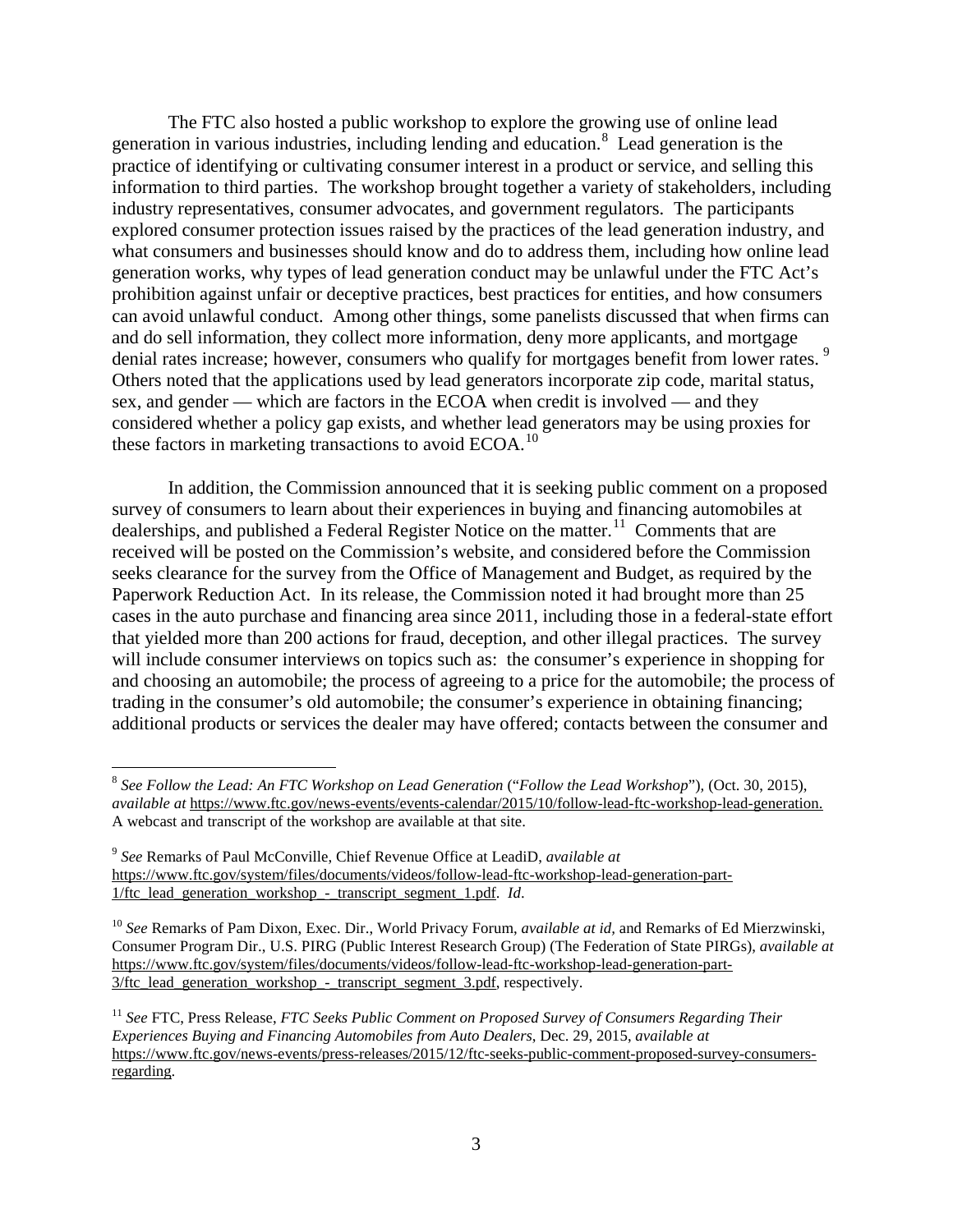dealer after the purchase; and the consumer's overall perception of the purchase experience. The survey will involve review of the consumer's purchase and financing documents and exploration of their understanding of those documents. As explained in the information released, the FTC has broad authority over automobile dealers, including the authority to enforce various applicable statutes, such as the FTC Act and ECOA. The survey is intended to provide useful insights about current consumer protection issues that exist and could be addressed through FTC action, including enforcement initiatives, rulemaking, or education.

The FTC continues to be a member of the Interagency Task Force on Fair Lending, a joint undertaking with the CFPB, the Department of Justice, the Department of Housing and Urban Development, and the federal banking regulatory agencies. Task Force members meet regularly to share information on lending discrimination, predatory lending enforcement, and policy issues. The FTC also participates in the Financial Fraud Enforcement Task Force, including, among others, its Nondiscrimination Working Group.

### **B. Fair Lending: Consumer and Business Education**

In 2015, the Commission continued its efforts to educate consumers and businesses on important issues, including issues related to the consumer credit transactions to which Regulation B applies. The Commission updated its Mortgage Discrimination publication, which includes information about the ECOA and alerts consumers to practices that are illegal under federal law.<sup>[12](#page-3-0)</sup> The updates clarify the guidance to consumers, including about specific practices in which lenders can and cannot engage under the law.

The Commission issued a blog post related to the conference discussed above that it jointly held with the NAACP on "Obstacles to Economic Opportunity."[13](#page-3-1) The blog provided information about the conference, including the issues discussed, such as housing, short-term loan scams, and car-buying, among others. The blog noted that some participants discussed information about the denial of mortgages to African Americans at a higher rate than other groups even when credit ratings and salaries are the same, and that Georgia authorities are seeing a decrease in mortgage fraud but an increase in auto loan fraud, sometimes by the same convicted mortgage lenders.

The Commission issued information on its business blog about its revamped Business Center website, with design changes to enhance accessibility of guidance for businesses.<sup>14</sup> Among the changes, the new website provides businesses with an easy-to-find navigation tool

<span id="page-3-0"></span> <sup>12</sup> *See* MORTGAGE DISCRIMINATION, *available at* https://www.consumer.ftc.gov/articles/0188-mortgagediscrimination. This publication was also updated for Spanish-language consumers. *See* DISCRIMINACION HYPOTECARIA, *available at* https://www.consumidor.ftc.gov/articulos/s0188-discriminacion-hipotecaria.

<span id="page-3-1"></span><sup>&</sup>lt;sup>13</sup> Cindy Liebes, *The 411 on fraud in the 404*, FTC BUREAU OF CONSUMER PROTECTION BLOG (June 4, 2015), *available at* https://www.consumer.ftc.gov/blog/411-fraud-404.

<span id="page-3-2"></span><sup>&</sup>lt;sup>14</sup> Alvaro Puig, *Business Center 2.0*, FTC BUREAU OF CONSUMER PROTECTION BUSINESS CENTER BLOG (Jan. 8, 2015), *available at* https://www.ftc.gov/news-events/blogs/business-blog/2015/01/business-center-20.